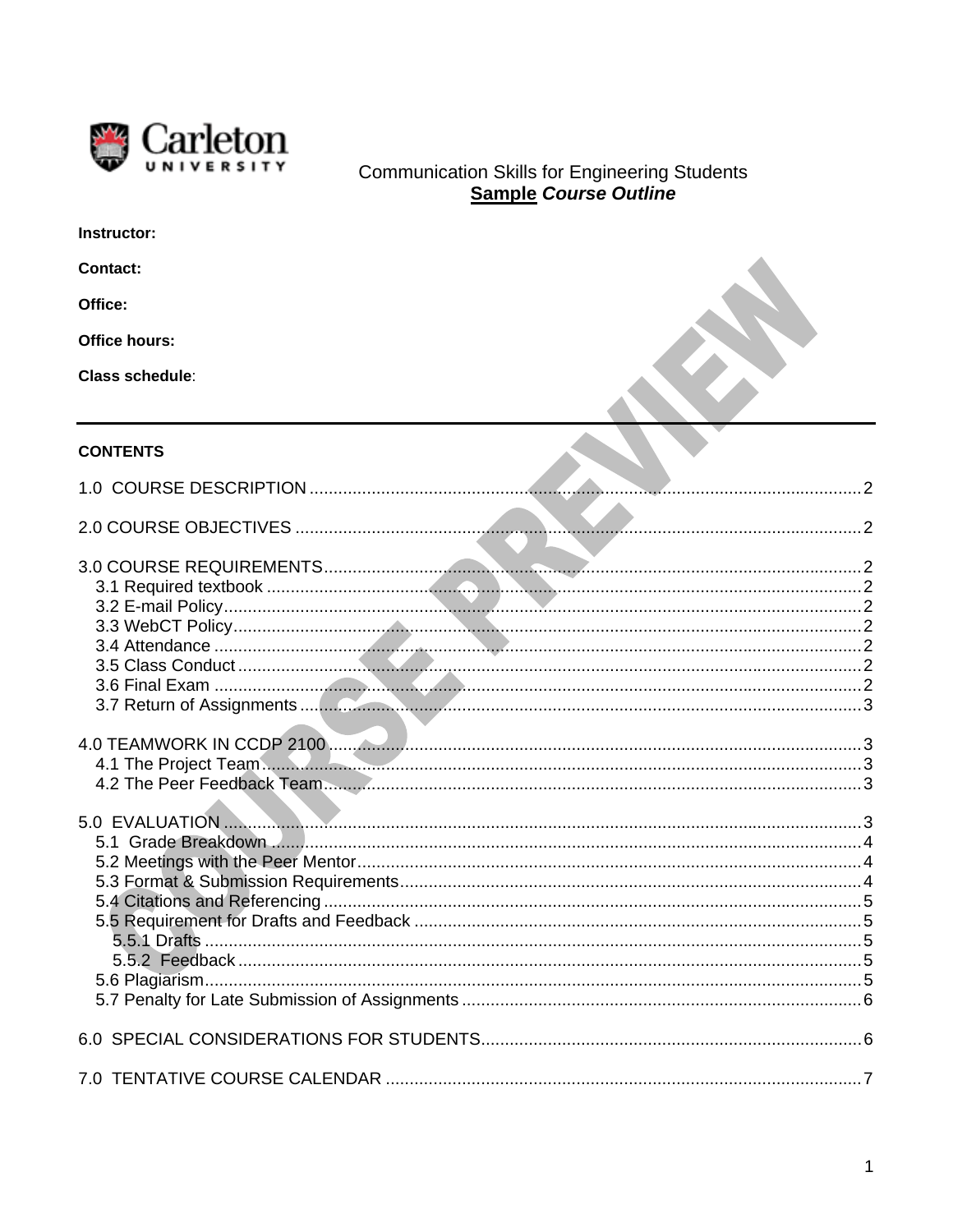# **1.0 COURSE DESCRIPTION**

Communication skills are essential to a successful career in Engineering. This Communication Course for Engineering Students is designed to introduce you to written and oral communications in Engineering. The course introduces you to documents produced in response to the context of the Engineering curriculum and/or issues related to it. Students will work on realistic contextualized tasks with the aim of developing communication strategies necessary to meet the academic and entry-level professional requirements in Engineering.

# **2.0 COURSE OBJECTIVES**

By the end of the term, students should have the ability to

- define and analyze a writing or speaking situation;
- develop a logical, clear response to that situation;
- write and present orally a response that is comprehensible to, and suitable for, a specific audience;
- work effectively as a part of a team

# **3.0 COURSE REQUIREMENTS**

#### **3.1 Required textbook**

D. Beer, and D. McMurrey, *A Guide to Writing as an Engineer*, **3rd. Ed.** John Wiley & Sons, 2009.

#### **3.2 E-mail Policy**

All course electronic communication must be conducted from Carleton e-mail accounts (WebCT or Connect). Students are required to check WebCT e-mail at least once every 24 hours.

**NOTE:** University policy states that instructors cannot respond to e-mail messages from students unless the e-mail originates from WebCT or the student's Connect account.

# **3.3 WebCT Policy**

The WebCT CCDP2100 course site must be reviewed at least once every 24 hours as it is an integral part of the course.

On **WebCT** you will find:

- Course handouts and material Before each class print out handouts and materials you will need for class
- Class announcements
- A discussion room
- Links to project related and course related sites
- Class follow-up / homework The homework described in the course outline will be updated when necessary.

#### **3.4 Attendance**

Given the workshop format of CCDP2100, attendance is mandatory. Failure to attend all classes will result in the loss of 2% per class missed. **If you miss 20 minutes (or more) of a class, the deduction will apply**. Individual cases will be considered by the instructor and must be supported by appropriate documentation.

# **3.5 Class Conduct**

To ensure an optimum learning environment, students are expected to behave in a professional manner at all times. Disrupting a class is considered to be an Instructional Offence (see University Calendar). CCDP2100 is a professional communication class, and it is expected that students will behave professionally. If a student exhibits disruptive behaviour in class and chooses not to refrain from such behaviour at the request of the instructor, the student will be asked to leave the class. The student's behaviour will be reported to Campus Security and the Office of the Associate Dean of Student Affairs in Engineering.

Unauthorized use of cell phones and laptops is prohibited in class. All cell phones must be turned off during class.

# **3.6 Final Exam**

There is no final exam for this course; therefore students retain the normal options available for appeal according to the current regulations outlined in the University Calendar.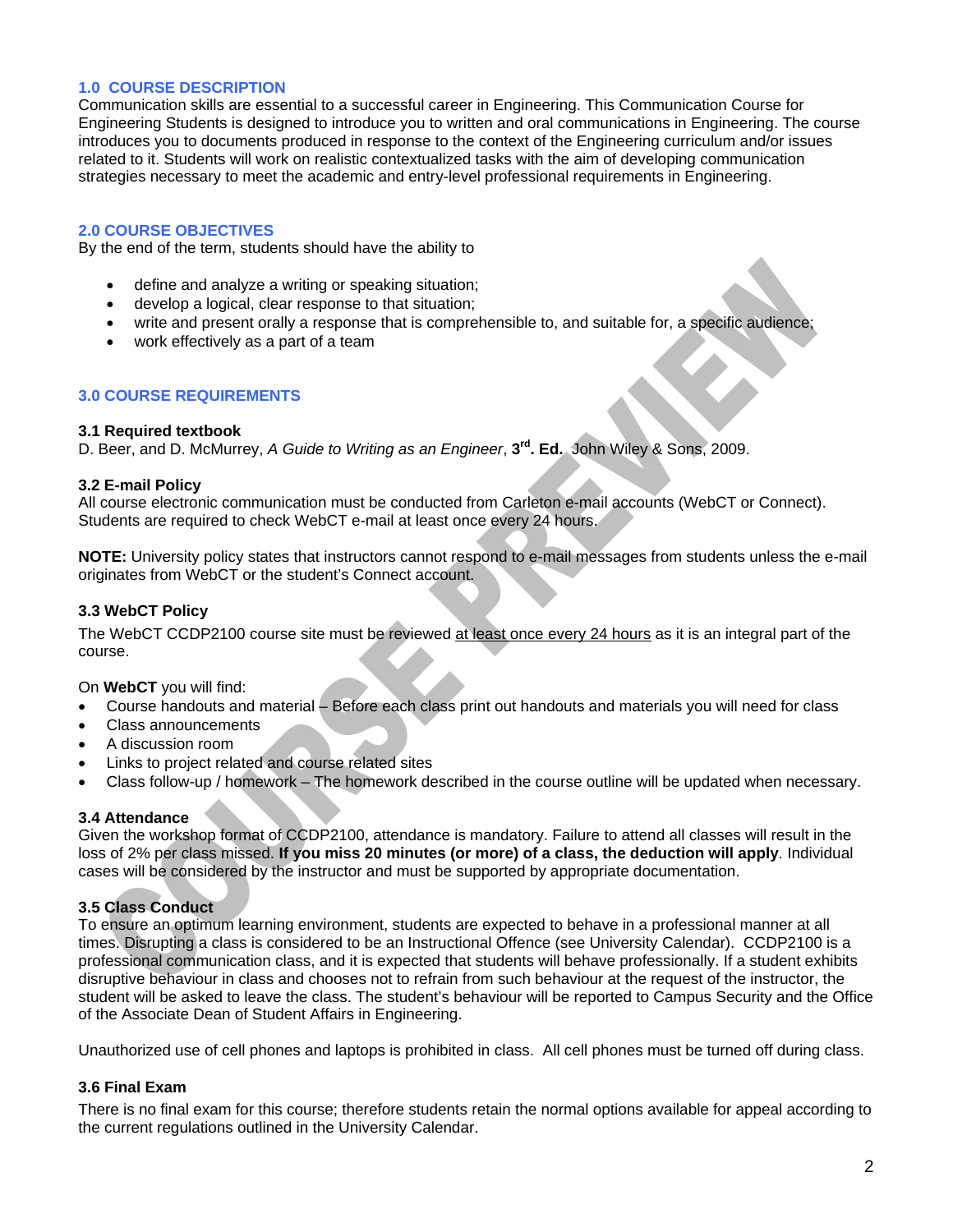# **3.7 Return of Assignments**

All assignments will be returned to students before the last day of classes EXCEPT the written Technical Memo, which will be available in the instructor's office for students to pick up AFTER the final grades have been posted at a time agreed upon by the instructor. Some assignments may be photocopied by the instructor for subsequent reference or kept as models for future courses, if the instructor has received the written consent of the writer. A consent form is attached to this outline. The consent form will be discussed in class.

# **4.0 TEAMWORK IN CCDP 2100**

You will work in two different teams this term. You will have a **term project team** (3-4 members) and a **peer feedback team** (4-5 members).

#### **4.1 The Project Team**

You will choose the members for your project team. It is critical that you form your project team early and carefully. Your project team must be formed by class 3. Before forming your project team

- Consider your classmates' schedules, work ethic, personalities, and interests;
- Reflect on your learning styles and project management skills, and how/what you can contribute to the team;
- Consider the nature of the project and how the backgrounds of your proposed team members will suit the project content.

As the CCDP2100 term project is a team project, it is expected that each team member will contribute equally to the work. If a team member is not contributing and this problem cannot be solved within the team, you must contact me early on. Please note that we will engage in several activities that will help me and you monitor your team's progress throughout the term, as the course will focus a lot on **Project Management.** 

Unlike the written work, oral presentations will be team presentations and there will be a team grade assigned.

# **4.2 The Peer Feedback Team**

I will choose your peer feedback team and this team will remain together until the project proposals are submitted. The reason we have peer feedback teams is to ensure that all students have peers on whom they can rely to obtain feedback on course assignments. Once the project proposal has been submitted, you may form a new peer feedback team (made up of other students from our class**)** or you may remain in the original team.

# **5.0 EVALUATION**

C

All assignments (unless you are told otherwise) will be graded for content (which includes accuracy and relevance), organisation (which includes logical flow of ideas), format (which includes accessibility of information), audience awareness (which includes style and tone), language use (which includes grammatical accuracy), and for how effectively you make use of feedback to improve drafts.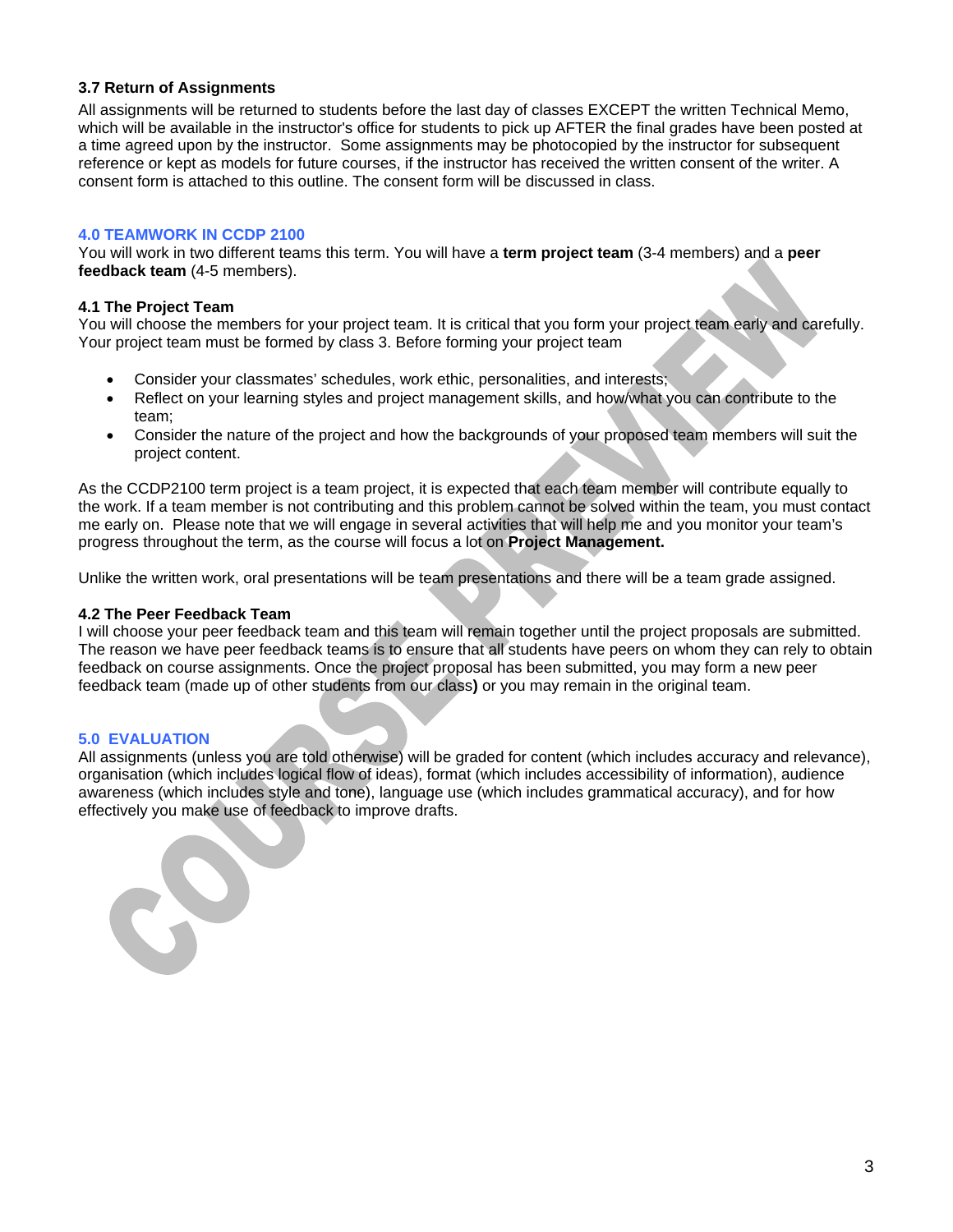# **5.1 Grade Breakdown**

Note: Unless otherwise specified grades will be individually assigned.

| <b>Assignment</b>                                                                           | Grade              |  |
|---------------------------------------------------------------------------------------------|--------------------|--|
| LETTER TO CLASSMATES                                                                        | 5%                 |  |
| <b>TERM PROJECT COMPONENTS</b><br>Explanation of technical concept (in class assignment)    | 7%                 |  |
| <b>Project Proposal</b><br>٠<br>Meeting with peer mentor<br>➤                               | 15%<br>2%          |  |
| Status Report Presentation (team grade)                                                     | 5%                 |  |
| Mini-presentation<br>Log book postings                                                      | No grade<br>10%    |  |
| <b>Library Research Activity</b>                                                            | 5%                 |  |
| Final Technical Memo                                                                        | 35%                |  |
| Final Oral Presentation (team grade)<br>Meeting with peer mentor<br>⋗<br>Peer feedback<br>⋗ | 12%<br>$2\%$<br>2% |  |

# **5.2 Meetings with the Peer Mentor**

The peer mentor is an upper year engineering student who will assist you with your project's technical content. Project teams are required to meet with the peer mentor twice during the term. The first meeting must take place before the submission of the project proposal. The second meeting must take place before the final oral presentation. Each meeting is worth 2% of your grade. Specific details about the meetings will be provided in class.

Note: You are of course encouraged to contact me at any time throughout the term if you have any questions or wish to discuss course requirements. I will be offering extended office hours when it is necessary (sometimes on weekends).

# **5.3 Format & Submission Requirements**

All assignments, unless specified otherwise, must be typed in **12-point font** and **double-spaced**, using Office Word. If the assignment is not typed using 12-point, 5% will be deducted from the total possible mark for this assignment (for example, if the assignment is out of 10, you will lose 0.5 marks). If the assignment is not doublespaced, 5% will be deducted from the total possible mark for this assignment.

You must submit both a soft copy and hard copy of your assignments (unless instructed otherwise).

*Soft copy submission***:** Send your assignment to me through WebCT Assignments. For each assignment submission, include any soft copies of sources you cited in your assignment<sup>1</sup>. Also attach any preliminary drafts which were electronically reviewed.

*Hard copy submission*: Submit in a letter-size folder. Documents of more than one page must be stapled and the pages must be numbered. On a label on the front cover of the folder clearly write your name and contact information, course code and section, and project topic.

Hard copy sources such as textbook pages must be scanned and saved as a file. If you don't have access to a scanner, there is a scanner on the main floor of the library for free use. You could use a digital camera. If you wish to convert images to document files, you can use software found at www.qipit.com. *Soft copy sources* (websites, ebook pages, etc.) must also be saved as files.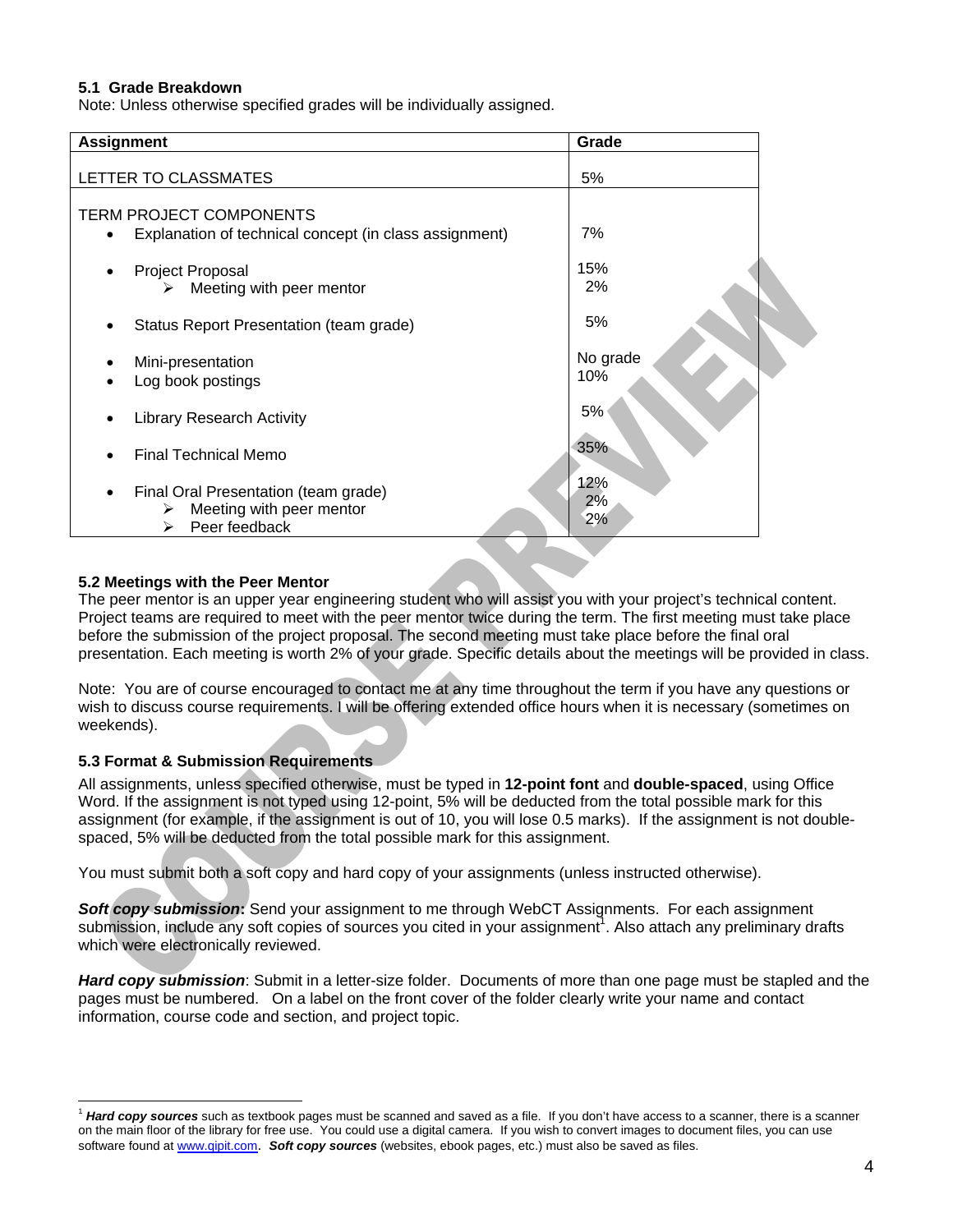# **5.4 Citations and Referencing**

All students in CCDP2100 are required to use IEEE documentation style for all assignments. IEEE has two parts: the **citation** and the **list of references.** 

IEEE **citations** are numerical codes in square brackets found throughout the text. The citations identify an idea or fact the writer has borrowed from elsewhere, or a supporting source of information. The **list of references** provides a complete and detailed list, at the end of the document, of all the sources the writer used. Refer to in-class discussions (class #2) and the textbook (pp. 257-265)for specific details about IEEE documentation style.

**Note**: If an assignment does not include an appropriate list of references and corresponding in-text citations (all in IEEE format), 50% of the total percentage value of the assignment will be deducted. In the case of other instances of inappropriate use of (or absence of) citations and/or references a deduction will be applied at the discretion of the instructor, and will depend on the severity of the problem.

# **5.5 Requirement for Drafts and Feedback**

# **5.5.1 Drafts**

All written assignments must be submitted along with a minimum of one complete draft. Each draft must include peer feedback. **Note:** Peer feedback must be from a peer in your CCDP2100 class.

**Drafts submitted with each assignment must be complete drafts**. For example, if an assignment has three components – a letter, an abstract and a project plan – there must be a minimum of 1 draft for each component.

To be considered a new draft, the document must exhibit significant change. For example, you cannot change only a date, or a heading, or a signature block, or a few words in a document and then submit it as a new version.

Each draft must be clearly labelled with a **footer** that includes the

- o Author's name
- o Document title
- o Draft number
- o Date of draft
- o Name of peer reviewer and date reviewed
- o Page number

**Note:** If you receive feedback from the instructor and/or the peer mentor on a draft, the feedback from the instructor and/or the peer mentor should be included with the submission (as well as the feedback from the peer).

#### **5.5.2 Feedback**

Inherent in the design of CCDP2100 is the understanding that students will do better if they receive feedback on their written and oral assignments. In CCDP2100 students will have three sources of feedback: peers, the peer mentor, and the instructor. This term, instructors will not be able to give as much individual feedback to students as in past terms, because they will be teaching 40% more students than normal. As such, I will be meeting with students in groups, not individually, to give feedback and answer questions regarding assignments. Electronic feedback (from the instructor) will be provided on a first-come first-serve basis and may not be available depending on the demand, and the timing of the request.

Given the increase in student numbers, students will have to pull together and help each other as much as possible. To promote such collaboration, students will be put into peer feedback teams, **and** students will be required to share the most valuable feedback that they receive (from peers, the peer mentor or the instructor) with the whole class. For each assignment a discussion group will be created in WebCT, and students will post the most valuable feedback that they receive, to these discussion groups. Students will be awarded up to 2 bonus marks (2%) if feedback is shared in a timely fashion, and is of a satisfactory quality.

#### **5.6 Plagiarism**

Although the term project is a team project, **written assignments for this project must be prepared by each team member individually, unless otherwise specified**. One of the reasons for insisting on individually written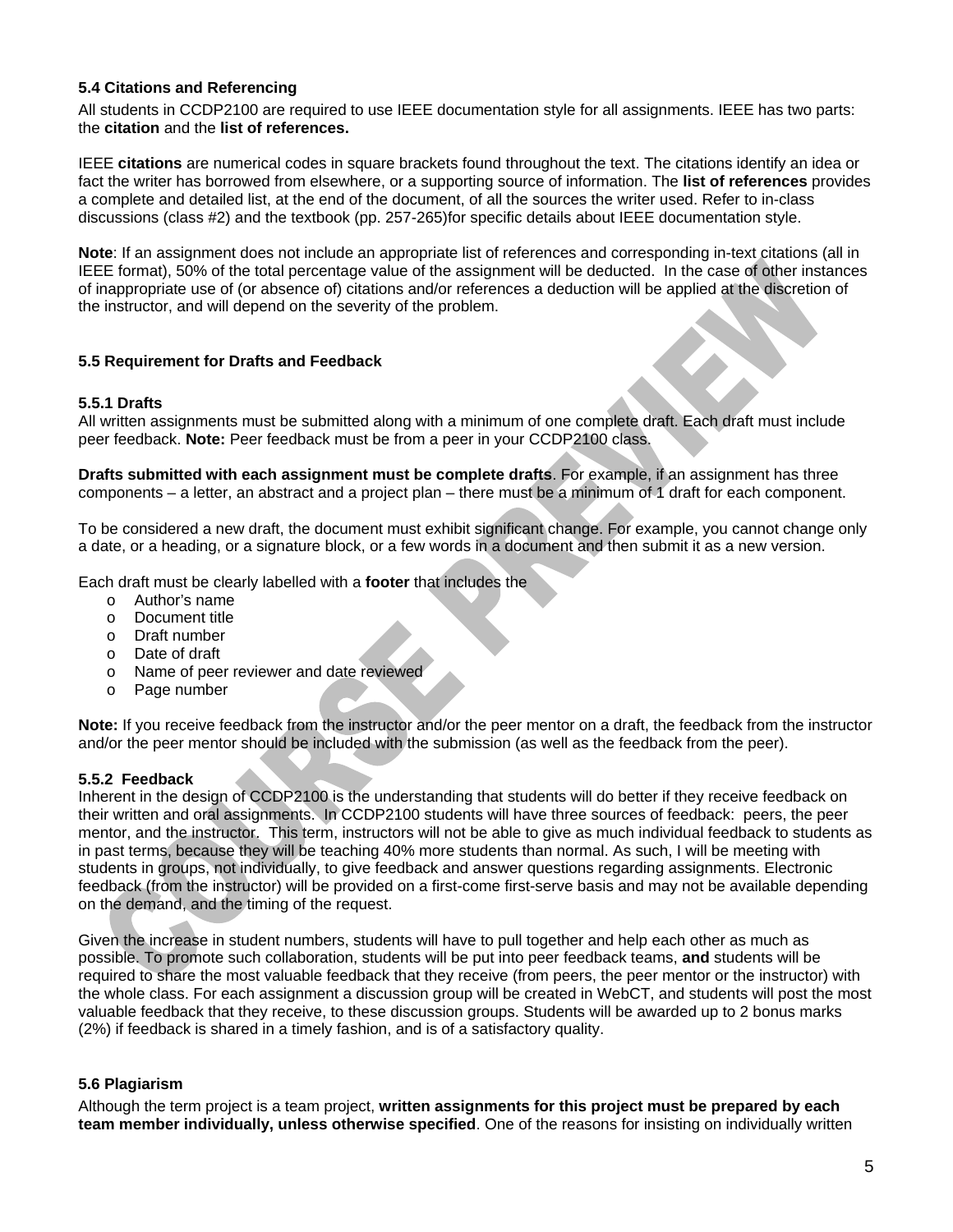assignments is to ensure that each student receives individual feedback from other peers, the peer mentor and the instructor**.** 

**If a written assignment, in whole or in part, is copied from a project teammate or another peer the assignment will receive a grade of zero**. To use and pass off as one's own idea or product the work of another, without expressly giving credit to another, is plagiarism. Plagiarism is an instructional offence. Offenders will be reported to the Office of the Dean and will be dealt with in accordance with University policies. (See University Calendar)

NOTE: One way to avoid copying from a teammate is to ensure that you do not share drafts with your **project team** members. As well, never post a draft to a WebCT site. You should be sharing drafts with students in the class who are not part of your project team (in other words, with your peer feedback team), and who are therefore writing on different topics.

# **5.7 Penalty for Late Submission of Assignments**

For every day late (up to 2 days) 15% of the total percentage value of the assignment will be deducted. Therefore, if your assignment is two days late you will receive a deduction of 30%. If an assignment is 3 or more days late, the assignment will receive a grade of zero.

In individual cases extensions may be granted under verifiable exceptional circumstances (e.g. upon submission of a medical certificate, etc. – **note:** computer technical difficulties will not be considered a valid excuse).

# **6.0 SPECIAL CONSIDERATIONS FOR STUDENTS**

| <b>For Students</b><br>with<br><b>Disabilities</b> | Students with disabilities requiring academic accommodations in this course must register with the Paul<br>Menton Centre for Students with Disabilities for a formal evaluation of disability-related needs. Registered<br>PMC students are required to contact the centre at 613-520-6608 every term to ensure that their course<br>instructor receives their letter of accommodation no later than two weeks before the first assignment is<br>due or the first in-class test/midterm requiring accommodations.                                                                                                                                                                                                                                                                                                                                                                                                                                                                                                                                                                                                                                                                                                                                                                                                                                                                                             |
|----------------------------------------------------|---------------------------------------------------------------------------------------------------------------------------------------------------------------------------------------------------------------------------------------------------------------------------------------------------------------------------------------------------------------------------------------------------------------------------------------------------------------------------------------------------------------------------------------------------------------------------------------------------------------------------------------------------------------------------------------------------------------------------------------------------------------------------------------------------------------------------------------------------------------------------------------------------------------------------------------------------------------------------------------------------------------------------------------------------------------------------------------------------------------------------------------------------------------------------------------------------------------------------------------------------------------------------------------------------------------------------------------------------------------------------------------------------------------|
| For Religious<br>Observance                        | To be worked out on individual basis with instructor. Consult Equity Services Website or an Equity<br>Advisor (ext. 5622) for Policy and list of Holy Days (www.carleton.ca/equity)<br><b>Student with Religious Obligations</b><br>1. As soon as you receive your course syllabus, identify any potential conflicts between your religious<br>obligations and course requirements.<br>NOTE: Contact Equity Services if you are unclear if your religious observance requires accommodation<br>under the Policy<br>2. Make a formal written request to your instructor indicating the nature of the religious obligation and<br>suggest possible alternative dates and/or means of satisfying the academic requirements.<br>NOTE: Such request should be made during the first two weeks of the term, or as soon as possible after<br>a need for accommodation is known to exist, but in no case later than the second last week of classes for<br>that term.<br>Even if you are unclear as to the exact date of the obligation (e.g., when waiting for a moon sighting) you<br>are still expected to notify your instructor of the potential conflict and explore accommodation options.<br>3. If your request for accommodation is denied you may contact Equity Services and request assistance<br>in an informal review of the decision.<br>http://www.carleton.ca/equity/accommodation/student_quide.htm |
| For Pregnancy                                      | Contact Equity Services (ext. 5622) to obtain letters of accommodation.                                                                                                                                                                                                                                                                                                                                                                                                                                                                                                                                                                                                                                                                                                                                                                                                                                                                                                                                                                                                                                                                                                                                                                                                                                                                                                                                       |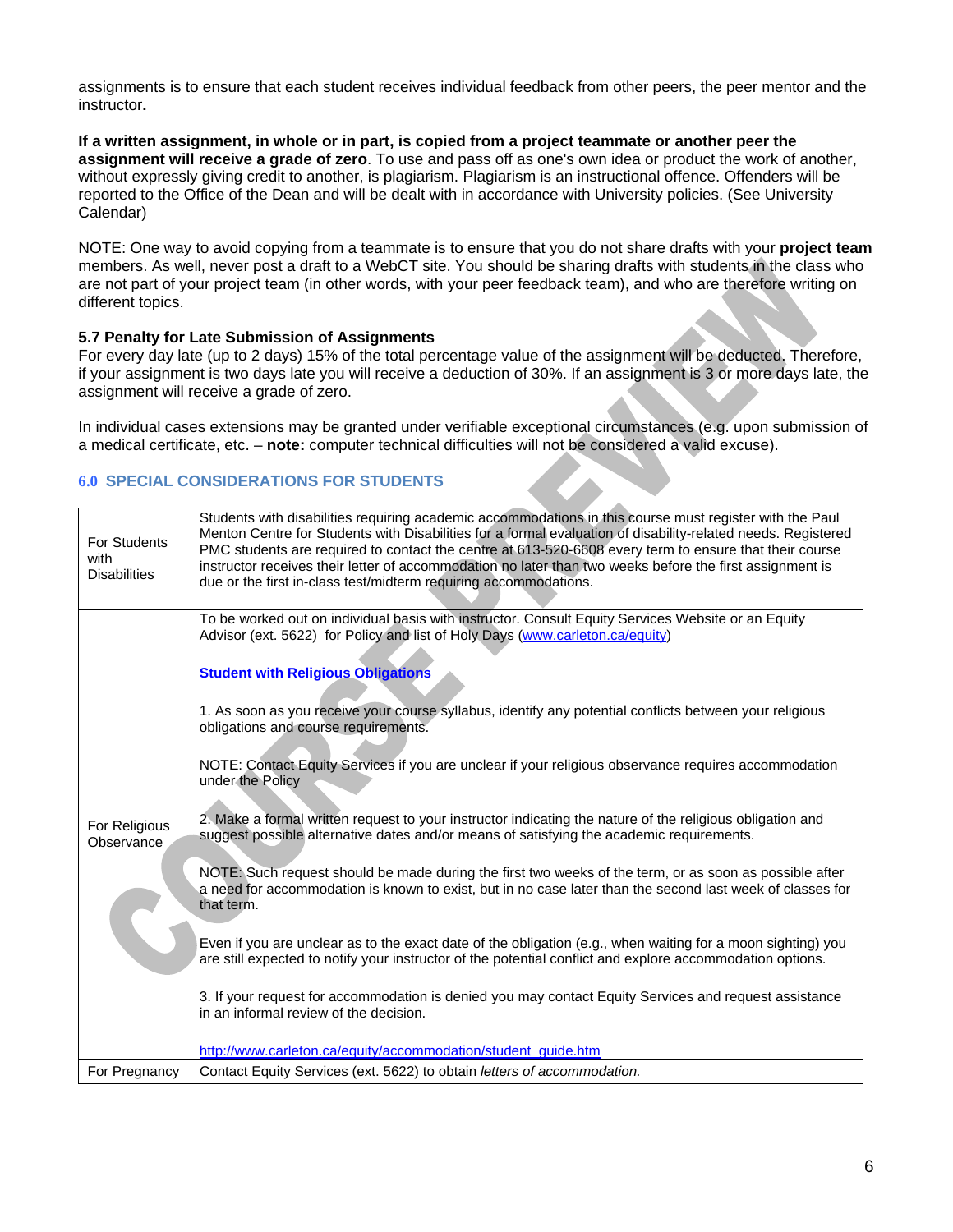# **7.0 TENTATIVE COURSE CALENDAR**

**Notes:**

- <u>oca.</u><br>○ Students are expected to download and bring to class any assignment sheets or other documents posted on Web CT.
- o Check WebCT for homework updates.
- o Take point form notes for all assigned readings and bring notes to class.

| <b>Class</b> | <b>Class content/focus</b>                                       | Readings from Beer & McMurrey text & other                         |
|--------------|------------------------------------------------------------------|--------------------------------------------------------------------|
|              |                                                                  | homework/assignments as specified                                  |
| Class 1      | * Introductions / Overview of course<br>outline                  | For class 2:<br>Read and take notes on key ideas from:             |
|              | * Engineering writing - purposes                                 | - Chapter 1 - Engineers and Writing                                |
|              | and audiences                                                    | - Chapter 4 - Letters, Memoranda, Email, and Other Media for       |
|              | * Writing effective letters, memos,                              | Engineers                                                          |
|              | and e-mails<br>* Introduction to term project and                | - Chapter 11 - Documentation & Ethics in Engineering Writing       |
|              | brainstorming session                                            | Letter to classmates - self-introduction, project ideas, and       |
|              |                                                                  | availability (post to WebCT before class #2)                       |
|              |                                                                  | Download and bring RFP to class.                                   |
| Class 2      | <b>Letter to classmates due</b>                                  | For class 3:                                                       |
|              | * Communication & feedback                                       | Read and take notes on key ideas from:                             |
|              | * Introduction to term project                                   | - Chapter 8 - Accessing Engineering Information                    |
|              | * Introduction to Request for                                    | - Chapter 5 - Proposals (pp. 107-113)                              |
|              | Proposals (RFP)                                                  |                                                                    |
|              | * Proposal writing<br>* Team formation                           | Preparation of notes for technical concept assignment              |
|              | * Documentation and IEEE                                         | Note: Project teams must be established and topics selected        |
|              | Referencing                                                      | before class #3.                                                   |
|              |                                                                  |                                                                    |
|              |                                                                  | For class 4:                                                       |
| Class 3      | <b>Explanation of a technical</b><br>concept assignment (will be | Read and take notes on key ideas from:                             |
|              | written in class)                                                | - Chapter 2 - Engineering Writing Guidelines                       |
|              |                                                                  | - Chapter 3 - Eliminating Intermittent Noise in Writing            |
|              | * Review of proposal requirements                                |                                                                    |
|              | research tables                                                  | Complete first draft of proposal and bring to class #4             |
|              | connecting research/                                             |                                                                    |
|              | theories and project<br>team contracts                           |                                                                    |
|              |                                                                  |                                                                    |
|              | * Introduction to team log books                                 |                                                                    |
|              |                                                                  | For class 5:                                                       |
| Class 4      | <b>PROPOSAL</b> draft #1 due                                     | Write final draft of proposal - due in class #5                    |
|              | <b>Explanation of a technical</b>                                |                                                                    |
|              | concept assignment - second                                      | Read and take notes on key ideas from:                             |
|              | draft (will be written in class)                                 | - Supplemental Reading - Abstracts & Summaries (see WebCT<br>link) |
|              | * Review of sample proposals                                     |                                                                    |
|              | * Peer feedback on proposal drafts                               |                                                                    |
|              |                                                                  |                                                                    |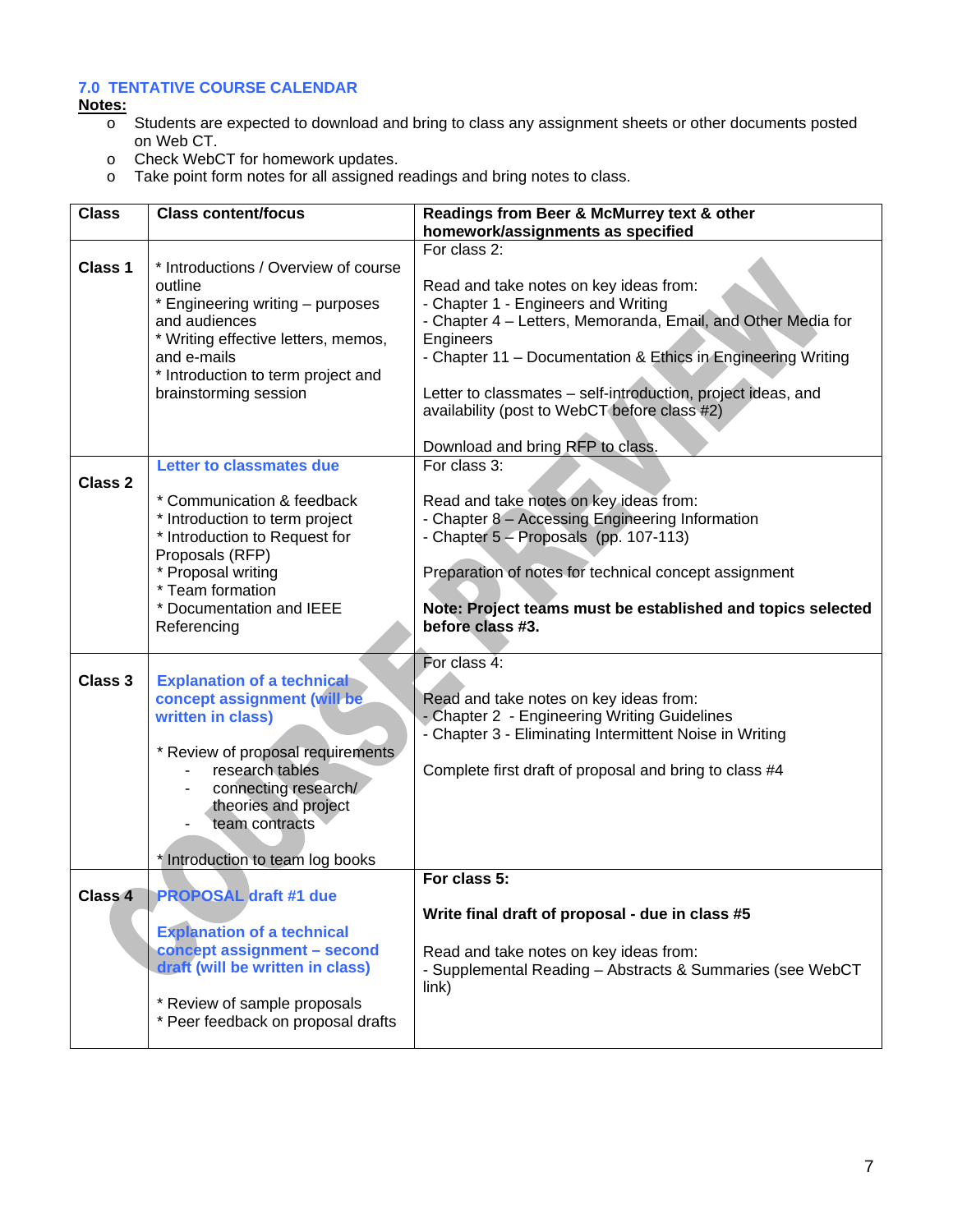|                    |                                                   | For class 6:                                                                 |
|--------------------|---------------------------------------------------|------------------------------------------------------------------------------|
| Class 5            | <b>PROPOSAL due</b>                               |                                                                              |
|                    |                                                   |                                                                              |
|                    |                                                   | Read and take notes on key ideas from:                                       |
|                    | * Abstracts & summaries                           | - Chapter 5 -- Progress Reports (pp. 113-116)                                |
|                    | * Introduction to library research                | - Chapter 9 -- Engineering Your Speaking                                     |
|                    | activity                                          |                                                                              |
|                    | * Team building exercise                          | Complete research exercise - due in class #6                                 |
|                    |                                                   | For class 7:                                                                 |
| Class 6            | <b>RESEARCH EXERCISE due</b>                      |                                                                              |
|                    |                                                   | Prepare status report presentation                                           |
|                    | * Progress/Status reports                         |                                                                              |
|                    | * Oral presentations (general +                   |                                                                              |
|                    | status reports)                                   |                                                                              |
|                    |                                                   |                                                                              |
|                    | * Mini-presentations (2 groups)                   |                                                                              |
|                    |                                                   | For class 8:                                                                 |
| Class <sub>7</sub> | <b>STATUS REPORT</b>                              |                                                                              |
|                    | <b>PRESENTATIONS</b>                              | Read and take notes on key ideas from:                                       |
|                    |                                                   | - Chapter 6 - Writing an Engineering Report                                  |
|                    | * Mini-presentations (2 groups)                   | - Chapter 7 - Constructing Engineering Tables and Graphics                   |
|                    |                                                   |                                                                              |
|                    |                                                   | For class 9:                                                                 |
| Class 8            | * Engineering reports                             |                                                                              |
|                    | * Discussion of technical memo                    | Write 1 <sup>st</sup> draft of technical memo and bring to class #9          |
|                    | requirements                                      | (Background and Discussion sections only)                                    |
|                    | * Discussion of final oral                        |                                                                              |
|                    | presentations                                     |                                                                              |
|                    |                                                   |                                                                              |
|                    | * Mini-presentations (2 groups)                   |                                                                              |
|                    |                                                   | For class 10:                                                                |
| Class 9            | <b>Bring first draft of TECHNICAL</b>             |                                                                              |
|                    | <b>MEMO</b>                                       | Write 2 <sup>nd</sup> draft of technical memo and bring to class #10 (Entire |
|                    |                                                   | report)                                                                      |
|                    | * Feedback on 1 <sup>st</sup> drafts of technical |                                                                              |
|                    | memos                                             |                                                                              |
|                    | * Presentation preparations and                   |                                                                              |
|                    | outlines                                          |                                                                              |
|                    |                                                   |                                                                              |
|                    | * Mini-presentations (2 groups)                   |                                                                              |
|                    |                                                   | For class 11:                                                                |
| <b>Class</b>       | * Feedback on 2 <sup>nd</sup> drafts of           |                                                                              |
| 10                 | technical memos                                   | Prepare for team oral presentations (Group A)                                |
|                    | * Final report / presentation                     | Write final draft of technical memo (Group B)                                |
|                    | preparations                                      |                                                                              |
|                    | * Abstracts                                       |                                                                              |
|                    |                                                   |                                                                              |
|                    | Mini-presentations (2 groups)                     |                                                                              |
|                    |                                                   | For class 12:                                                                |
| <b>Class</b>       | <b>TEAM ORAL PRESENTATIONS</b>                    |                                                                              |
| 11                 | (Group A)                                         | Prepare for team oral presentations (Group B)                                |
|                    |                                                   | Write final draft of technical memo (Group A)                                |
|                    | <b>TECHNICAL MEMOS DUE (hard</b>                  |                                                                              |
|                    | and soft copy) (Group B)                          |                                                                              |
|                    |                                                   |                                                                              |
|                    | * Final technical memo /                          |                                                                              |
|                    | presentation preparations                         |                                                                              |